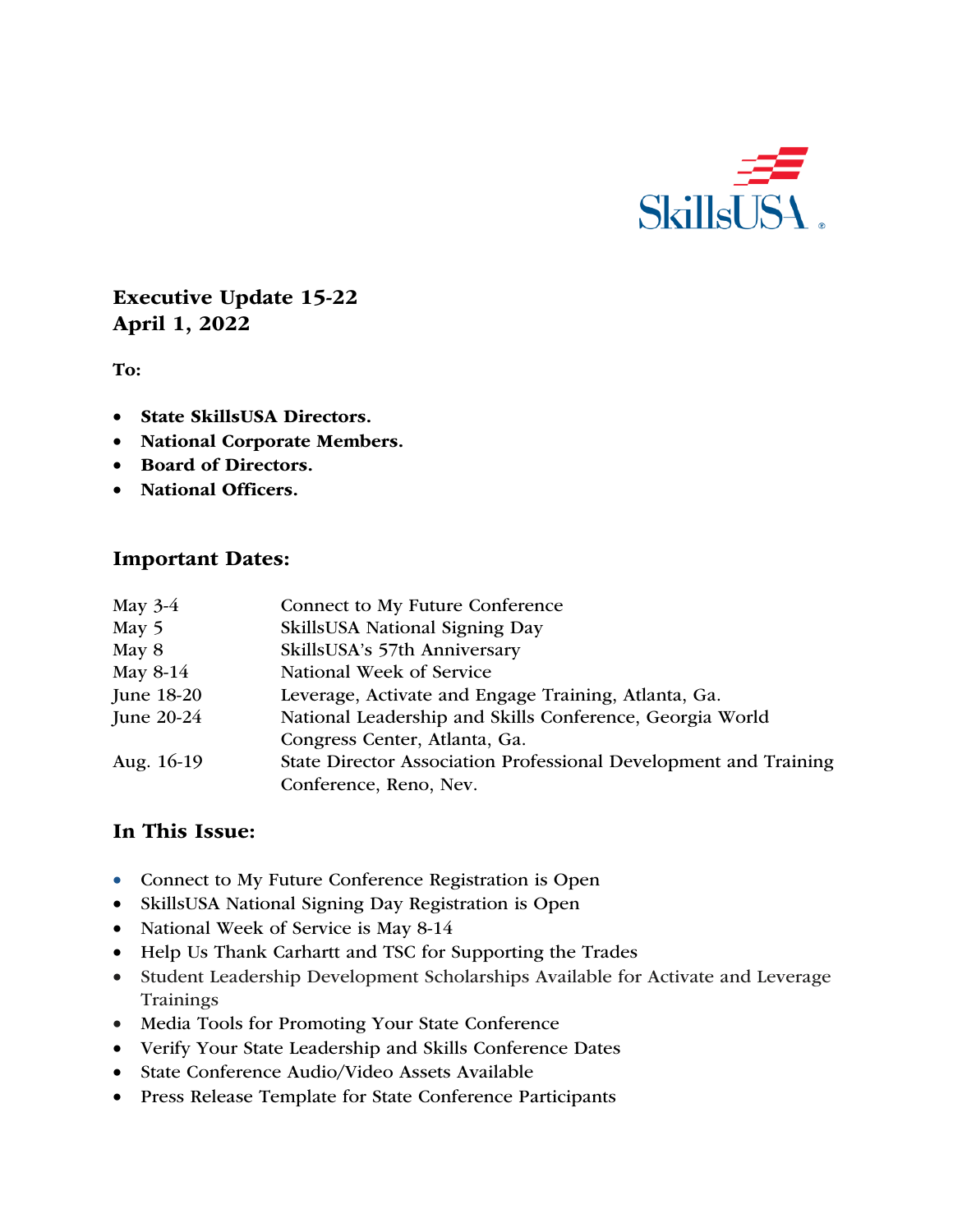- Share the Road to Atlanta Virtual Showcase with Your Networks
- National Officers Ready to Serve at Your State Events
- Due Dates

### Connect to My Future Conference Registration is Open

Registration for SkillsUSA Connect to My Future Career Conference is now open through April 15. The conference is designed to allow students to explore career pathways and connect directly with employers. Check out all three tracks here. There is also a **Social Media Toolkit** with posts and graphics and a video for you to use to promote the program to your advisors. Please reach out to **Melinda Lloyd** with any questions.

### SkillsUSA National Signing Day Registration is Open

On May 5, SkillsUSA National Signing Day returns to celebrate high school seniors and college/postsecondary students who have chosen to pursue careers as professionals in the skilled trades. Learn more about National Signing Day on our site, where you can also download toolkits and other resources to help chapters in your state host their own events. The registration deadline is April 15.

### National Week of Service is May 8-14

SkillsUSA is asking all chapters to conduct and promote a community service project during the National Week of Service, May 8-14. This helps commemorate the founding of SkillsUSA on May 8, 1965. For questions, contact Gayle Silvey.

### Help Us Thank Carhartt and TSC for Supporting the Trades

Carhartt and Tractor Supply Company (TSC) recently stepped up with a \$100,000 donation to SkillsUSA through their Support the Trades campaign. Please ask your members to submit short thank-you videos from SkillsUSA teachers or students. A video submission earns them a spot in a drawing for one of two \$50 Amazon gift cards. Click here for full details.

### Student Scholarships Available for Activate and Leverage Trainings

The SkillsUSA Leadership Development Scholarship provides financial support for top students to participate in Activate and Leverage leadership trainings to be held in Atlanta, June 18-20. The scholarships are funded by former SkillsUSA board president and Caterpillar executive Robert L. Flint. State directors must submit the applications for scholarship candidates and the deadline is May 6. More information and the application can be found here.

#### Media Tools for Promoting Your State Conference

State SkillsUSA directors recently received a link to the new SkillsUSA State Media Kit for SLSC and NLSC, which can also be accessed through SkillsUSA CONNECT in the "State Director Resources" section. The media kit includes a sample state conference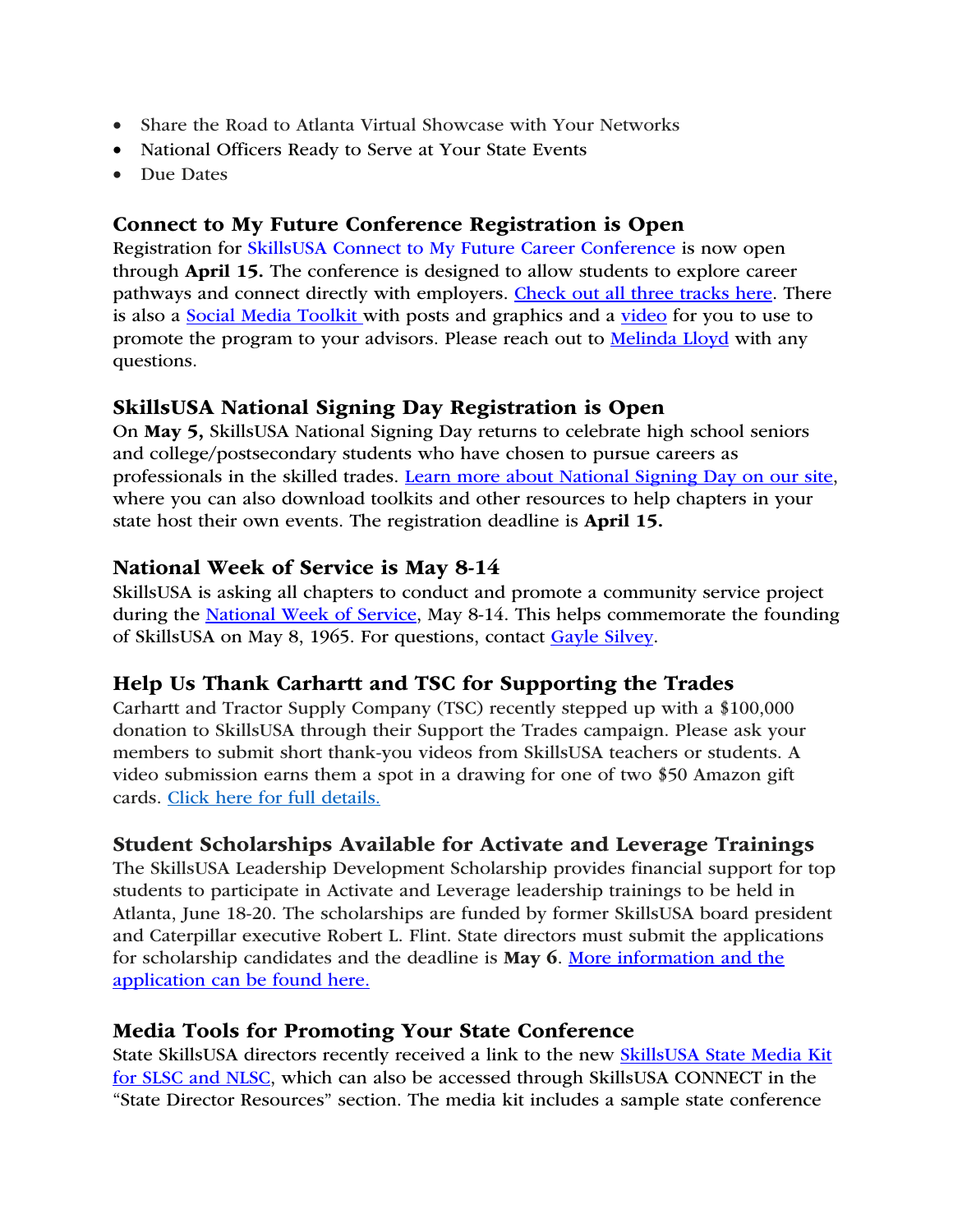letter of invitation, press release templates and other public relations resources. Templates can be downloaded in Word for easy customization. For questions, contact Jane Short.

## Verify Your State Leadership and Skills Conference Dates

State directors, SkillsUSA plans to recognize your state associations on social media during the week of your state conferences, so we need to be sure we have the correct dates. Our current information resides here. Please review and send date or location updates if you have them to **Patty Duncan**.

### State Conference Audio/Video Assets Available

SkillsUSA has produced several new or updated audio and video assets for your state conferences. New materials include videos with captions, a conference open video, messages from our national officers, music videos, a "Call to Conference" promotional video for NLSC, bumpers, a greeting from executive director Chelle Travis, Emblem Ceremony PowerPoint and more. Please contact Tom Kercheval with any questions or issues.

### Press Release Template for State Conference Participants

The SkillsUSA advocacy site offers a press release template for state conference participants and their supporters to share competition results with local media. Please spread the word about this important tool. For questions, email Jane Short.

# Share the Road to Atlanta Virtual Showcase with Your Networks

SkillsUSA will be holding virtual sessions for business partners and sponsors to preview NLSC event sponsorship, SkillsUSA TECHSPO exhibitor options and other marketing and promotional opportunities for the upcoming conference in Atlanta. We will virtually walk prospects through the Georgia World Congress Center and the State Farm Arena. Choose a session on April 20 at 3 p.m. or April 25 at 6 p.m. We encourage you to share this registration link with your local business and industry representatives.

# National Officers Ready to Serve at Your State Events

SkillsUSA's national officers are ready and willing to serve at your state conference by speaking, introducing partners and special guests or facilitating workshops. Complete a request form today to get useful support for your state conference while providing an incredible opportunity for a student leader.

### Due Dates

#### April

| April 1 | Student2Student entries due                                                 |
|---------|-----------------------------------------------------------------------------|
| April 1 | State director deadline to submit their state Advisor of the Year recipient |
| April 1 | Hall of Champions Award applications due                                    |
|         |                                                                             |